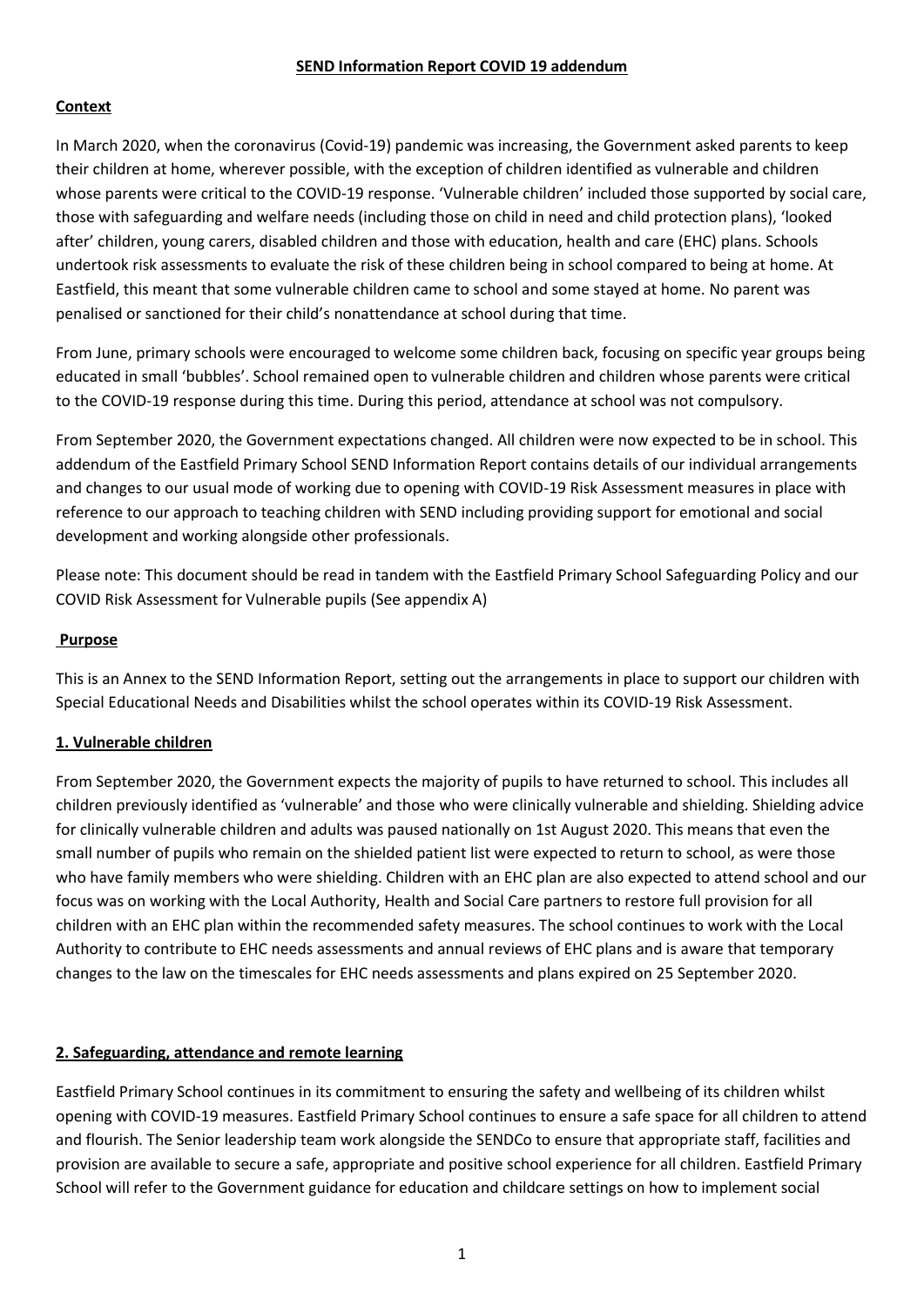distancing and continue to follow the advice from Public Health England on handwashing and other measures to limit the risk of spread of COVID19.

From September 2020, the Government expectations changed. All children were now expected to be in school. The usual rules on school attendance apply including:

● parents' duty to secure that their child attends regularly at school, where the child is a registered pupil and when the child is of compulsory school age

- schools' responsibility to record attendance and follow up absence
- the availability to issue sanctions including fixed penalty notices in line with local authorities' codes of conduct.

Where a child is unable to attend school because they are complying with clinical or public health advice, the school will immediately provide them access to remote education in line with our remote policy. Where children are not able to attend school as parents and carers are following clinical or public health advice, for example, self-isolation or family isolation, absence will not be penalised. The school will not provide remote education for children whose absence is unauthorised, for example if a child's parents decides their child will not return to school due to concerns about COVID-19 but the child or family are not clinically shielding and have not received clinical or public health advice to keep their child at home.

Eastfield Primary School is aware that some pupils, parents and households may be reluctant or anxious about returning to school. This may include pupils who have themselves been shielding, those living in households where someone is clinically vulnerable or those concerned about the comparatively increased risk from coronavirus (COVID-19) including those from Black, Asian and Minority Ethinic (BAME) backgrounds or who have certain conditions such as obesity and diabetes. If parents of pupils with significant risk factors are concerned, they are encouraged to discuss their concerns at the earliest opportunity with the school. Eastfield Primary School will provide concerned parents with details of the measures being put in place to reduce the risk in school. Where necessary, a personalised approach has been agreed between school and parents to support a child's gradual reintegration into school i.e. a Temporary Reduced Timetable.

#### **3. Pupil Wellbeing and Support**

Pupils and families may be experiencing a variety of emotions in response to the coronavirus (COVID-19) outbreak, such as anxiety, stress or low mood. It is important to contextualise these feelings as normal responses to an abnormal situation. Eastfield Primary School, has implemented a Recovery Curriculum. We recognise that some children may need support to re-adjust to school, others may have enjoyed being at home and be reluctant to return, a few may be showing signs of more severe anxiety or depression. Others will not be experiencing any challenges and will be keen and ready to return to school. In preparation for school re-opening following the COVID-19 closures, all staff at Eastfield Primary School participated in staff training and CPD to further develop their understanding of effective support for children who may find returning to school difficult. This included the development of 'scripts', therapeutic stories, links to short-films and ideas for class activities that may help pupils to reconnect with each other and with school. Our website contains helpful information. We know that children need to feel safe and happy at school in order to make progress in their lessons and to fulfil their potential. However Adverse Childhood Experiences (ACEs) and other traumatic events interrupt emotional development and can lead to lifelong mental and physical health issues without the appropriate support. As always, the school will draw on external support where necessary and possible. Eastfield Primary School will signpost parents to other professionals who may be able to support them and their children at this time. The school will also share parent and child-friendly leaflets with links to mental health and wellbeing support strategies and agencies and our website supports parents with a range of resources.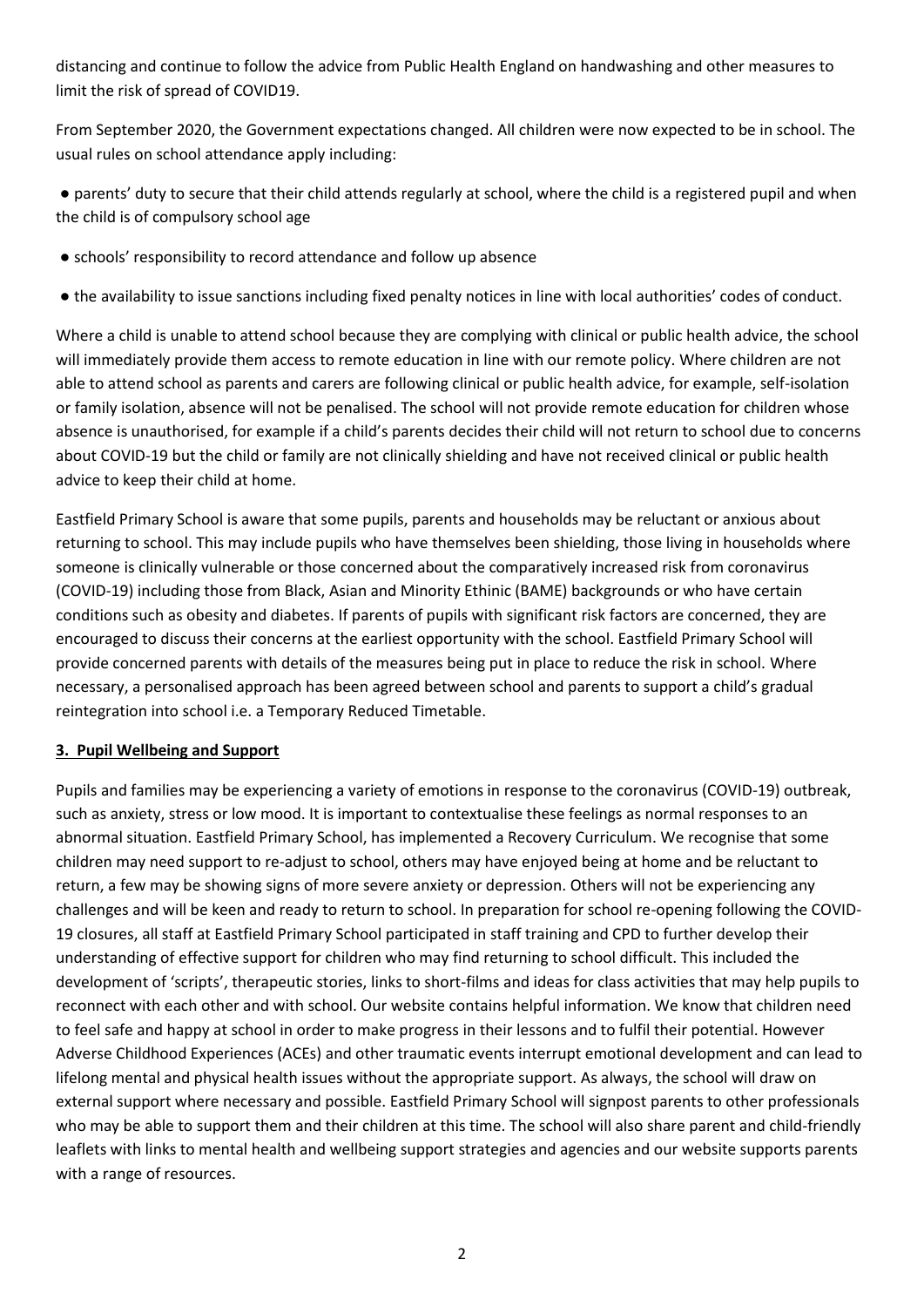#### **4. Arrangements for children with Special Educational Needs or Disabilities (SEND)**

Working in partnership with children with SEND and their parents continues to be central to Eastfield Primary School's policies and practice. Eastfield Primary School has ensured that appropriate support is made available for pupils with SEND.

Children are being taught in year group 'bubbles' of up to 60 pupils usually with a few year groups exceeding that number. Children must stay in their 'bubble' at all times. The year 'bubble' has a designated classroom and outdoor space. Time in communal areas such as corridors, sports halls and dining halls is minimised.

SEN interventions and support can only take place in spaces designated specifically for the year 'bubble' of which the child/ren are part. In other words, interventions that would usually involve children from several classes cannot be run whilst the school is operating with COVID-19 opening measures in place.

Adults supporting children may only work directly with pupils in one year group bubble. This is to reduce the risk of cross-contamination. This means that Learning Support Assistants, ELSA practitioners and the SENDCo cannot run interventions in several different classes during the same day.

Deployment of adults within the school to facilitate school opening with COVID-19 measures has involved careful consideration and planning to support children with SEND i.e. the school is satisfied that adults supporting individual children with SEND have the appropriate skills, expertise and experience to carry out their role. Where a child has an EHC plan, they continue to receive the support (as far as reasonably practicable) specified in their EHC plan.

In a small number of cases, the school's 'Re-opening with COVID-19 Measures' risk assessment will mean that it is temporarily impossible to deliver an intervention specified in Section F of a child's EHC plan, for example a provision that requires access to the Hall such as Smart Moves; collaborative sensory play involving sand, water or playdough; a 'buddy' programme involving peers from other 'bubbles' or year groups. Where this is the case, the SENDCo and Class Teacher will discuss this with parents, take advice from external professionals and consult with the Local Authority where appropriate. In most cases, it should be possible to find alternative ways to enable a child to achieve the same outcome – even if the provision supporting them to achieve the outcome looks a little different.

The school website contains the contact details for the SENDCo, so that, should parents of children with SEND need to contact a member of school staff for additional support or guidance, they can do so.

Where statutory processes relating to SEND are in action, the school will continue to maintain communication with parents of, and children with, SEND so that their views are actively sought, considered and promoted.

#### **5. Arrangements for assessing and reviewing progress of children with SEND**

Where children's EHC plans are due for review, the school will discuss arrangements with parents, children, the Local Authority and professionals involved in the plan to decide whether arrangements for a 'remote review' should be made. The SENDCo will make the necessary arrangements following this decision.

#### **6. Arrangements for supporting children in moving between phases of education**

For children due to move between phases of education at the start of this academic year, Eastfield Primary School will continue to make contact with the new settings to share necessary information to make children's transitions as smooth as possible. Where it has not already been possible to do so, the SENDCo will make contact with SENDCos in the new settings to share information on SEND needs. Eastfield Primary School recognise that transition may be a particular concern for parents of children of SEND, and communication remains open for parents to contact key school staff to discuss this.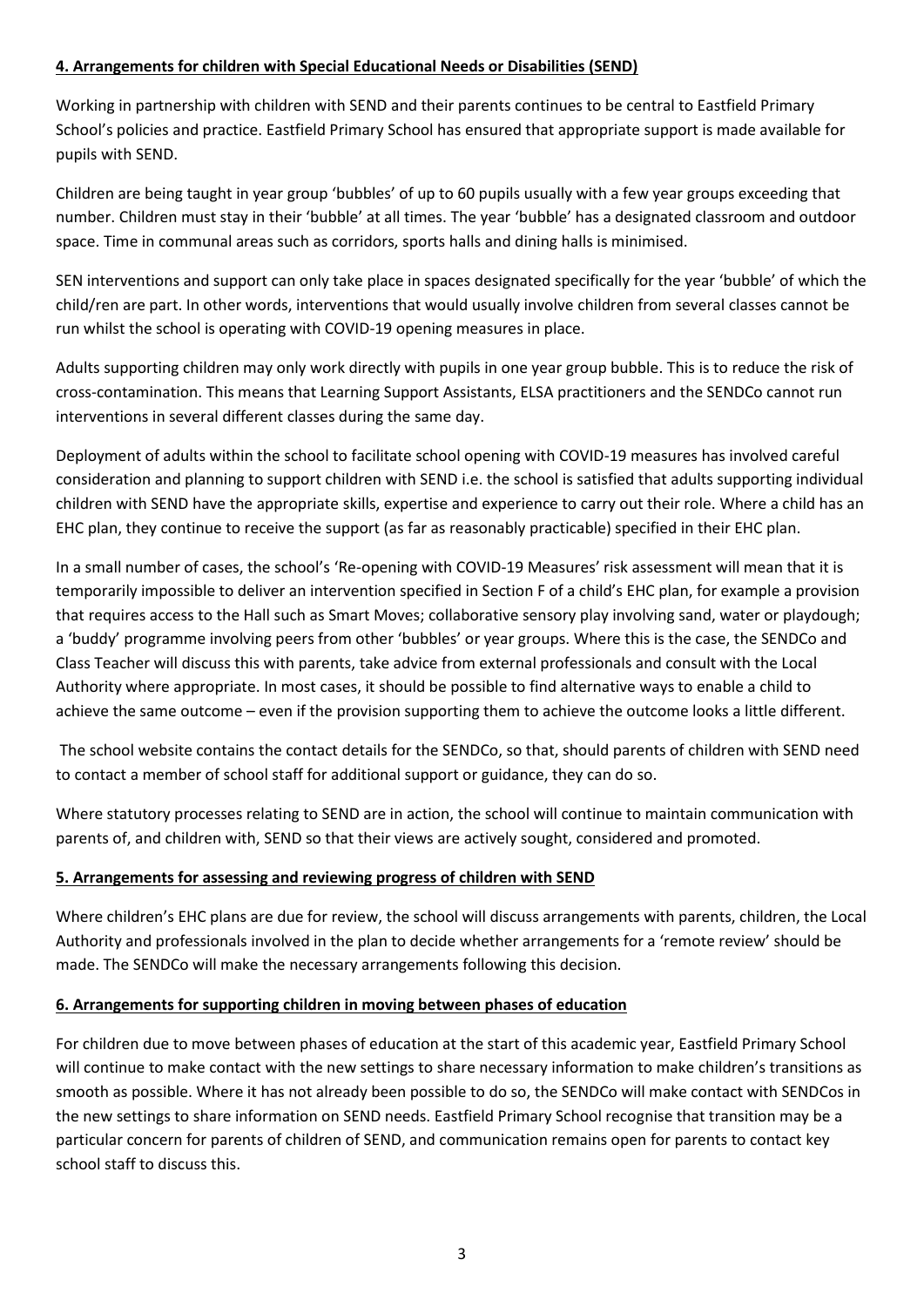### **7. Transitions within school**

For children transferring between classes the SENDCo will continue to inform the new class teacher of the pupil's needs using electronic folders and meetings where appropriate. Additional transition work will be used where necessary to relieve any worries and doubt. New class social stories can be sent home to support with the changes where possible. Any consultations that the school receives during this time will be responded to within the designated timescales unless illness prevents this.

### **8. Working alongside other professionals**

Eastfield Primary School will continue to maintain contact with other professionals during this period of opening with COVID-19 measures. This will particularly include liaison with the Therapists and the Educational Psychologist commissioned by the Bradgate Education Partnership. Furthermore, the Leicestershire Psychology Service will be sharing resources which may be of use to parents and professionals during this time.

## [https://www.leicestershire.gov.uk/education-and-children/special-educational-needs-and-disability/education-and](https://www.leicestershire.gov.uk/education-and-children/special-educational-needs-and-disability/education-and-childcare/educational-psychology-service)[childcare/educational-psychology-service](https://www.leicestershire.gov.uk/education-and-children/special-educational-needs-and-disability/education-and-childcare/educational-psychology-service)

The SENDCo and Designated Safeguarding Leads (DSLs) holds contact details for external professionals already working with children with SEND including health and social care staff and will maintain both planned contacts and referrals of arising need. Contact details for the SENDCo and key school staff are available via the school website should professionals need to make contact. Eastfield Primary School will signpost parents to appropriate external professionals as needed and will continue to fulfil authorised requests for information for assessment or review purposes.

**This addendum to the information report will be reviewed in light of new government guidance as and when it is published.** 

**January 2021**

**Appendix A**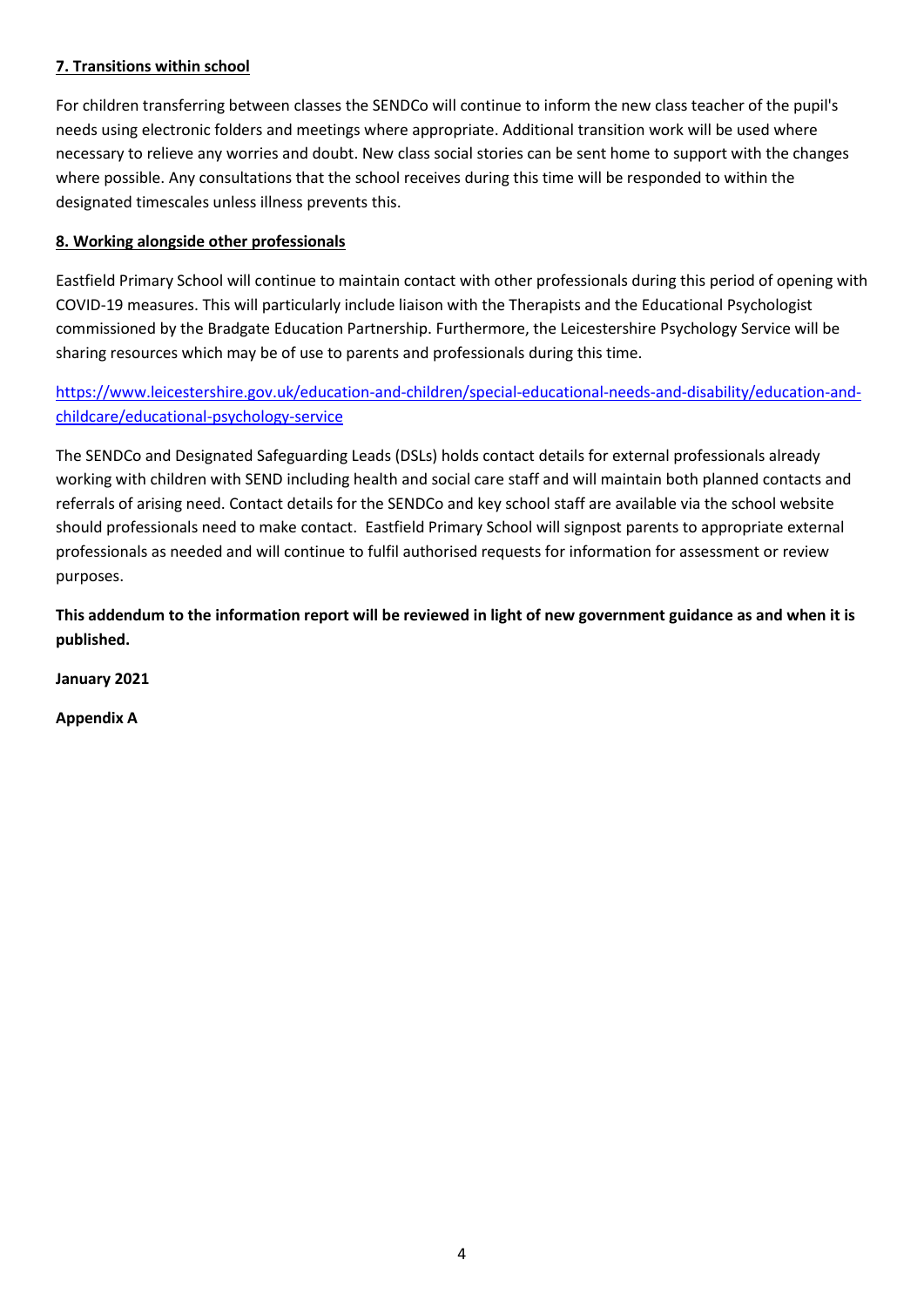# **Covid Risk assessment for vulnerable pupils**

This form could be used to risk assess what mitigation should be in place for any vulnerable pupil where parents are requesting that the child or young person does not attend school due to an external risk factor. This would be a request for a special leave of absence.

| Activities covered by this assessment: |                                   | Covid 19 vulnerable pupil Risk Assessment |                                         |  |                                       |            |                      |  |                                        |            |                             |  |
|----------------------------------------|-----------------------------------|-------------------------------------------|-----------------------------------------|--|---------------------------------------|------------|----------------------|--|----------------------------------------|------------|-----------------------------|--|
| School:                                |                                   |                                           |                                         |  |                                       |            |                      |  |                                        |            |                             |  |
| <b>Child's Name</b>                    |                                   |                                           |                                         |  |                                       | <b>UPN</b> |                      |  |                                        |            |                             |  |
| Please tick which apply:               | Pupil is<br>Looked<br>After (LAC) |                                           | Pupil meets<br>section 17<br>Definition |  | Pupil is<br>Child in<br>Need<br>(CIN) |            | Pupil<br>has<br>EHCP |  | Youth<br>Offending<br>Service<br>(YOT) | Early Help | Other-<br>please<br>specify |  |
| <b>Parents Views</b>                   |                                   |                                           |                                         |  |                                       |            |                      |  |                                        |            |                             |  |
| <b>Pupils Views</b>                    |                                   |                                           |                                         |  |                                       |            |                      |  |                                        |            |                             |  |
|                                        |                                   |                                           |                                         |  |                                       |            |                      |  |                                        |            |                             |  |
|                                        |                                   |                                           |                                         |  |                                       |            |                      |  |                                        |            |                             |  |
|                                        |                                   |                                           |                                         |  |                                       |            |                      |  |                                        |            |                             |  |
|                                        |                                   |                                           |                                         |  |                                       |            |                      |  |                                        |            |                             |  |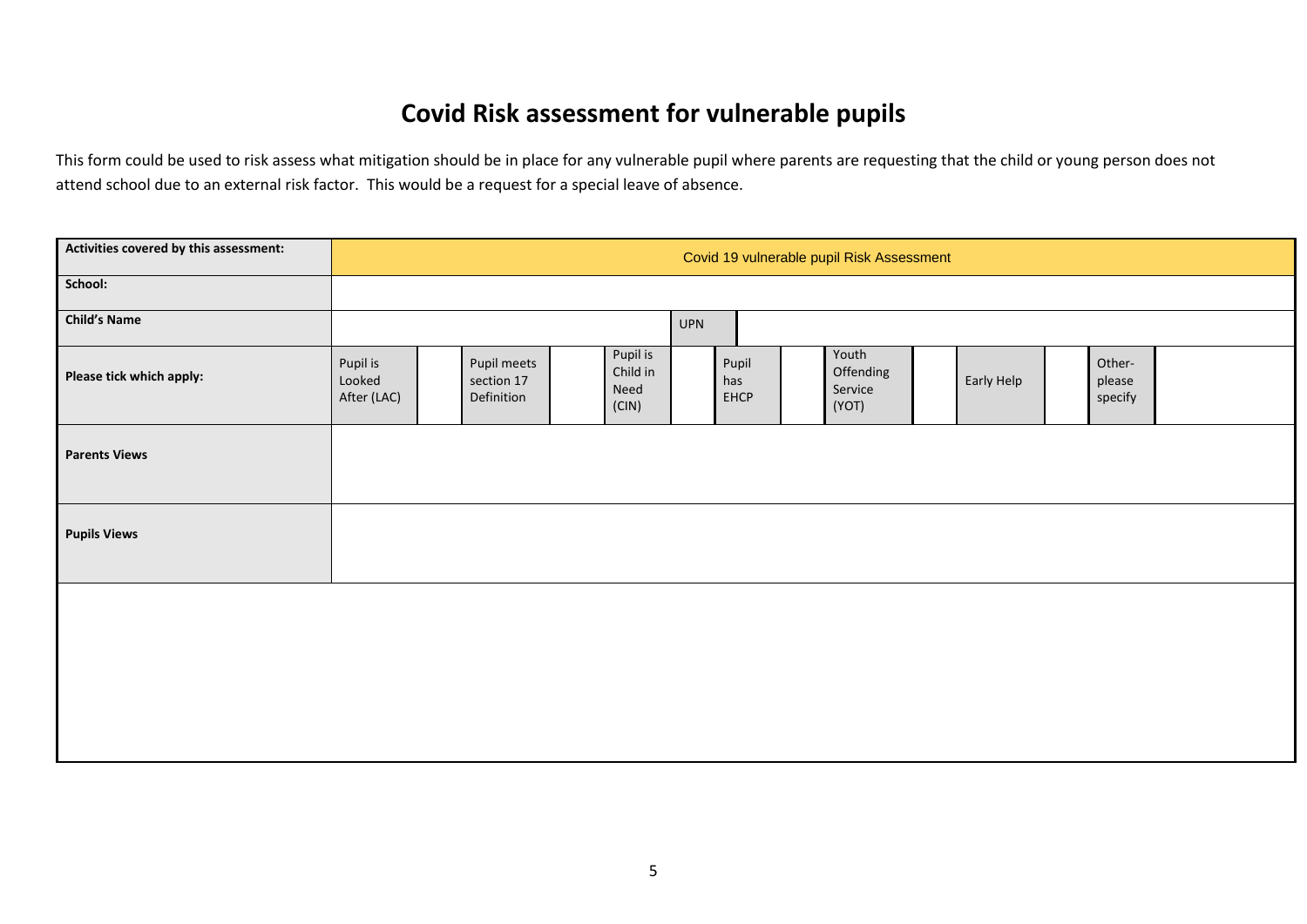|                                                                     |                                                                                                                                                                                                                                                                         | <b>Initial Risk</b><br>Rating |            |             | <b>Further Controls- what is the offer?</b><br>(What reasonably practicable control measures could be                                                                                                                                                                                                                                                                                                                                                                                                                                                                                                                                                                                                                                                                                       |   | <b>Residual Risk Rating</b> |             |                             | <b>Action Required</b>       |                          |  |
|---------------------------------------------------------------------|-------------------------------------------------------------------------------------------------------------------------------------------------------------------------------------------------------------------------------------------------------------------------|-------------------------------|------------|-------------|---------------------------------------------------------------------------------------------------------------------------------------------------------------------------------------------------------------------------------------------------------------------------------------------------------------------------------------------------------------------------------------------------------------------------------------------------------------------------------------------------------------------------------------------------------------------------------------------------------------------------------------------------------------------------------------------------------------------------------------------------------------------------------------------|---|-----------------------------|-------------|-----------------------------|------------------------------|--------------------------|--|
| <b>Hazard</b><br>(Something with a<br>potential to cause<br>harm)   | <b>Risk</b>                                                                                                                                                                                                                                                             |                               | Likelihood | Risk rating | considered to further reduce the risk rating?) For example<br>services they most need can be moved from their educational<br>setting into their home;<br>their parents can meet their needs full-time;<br>they are able to follow hygiene and social distancing practices<br>at home; moving either equipment or services into a child or<br>young person's home would enable them to be supported<br>there such as physiotherapy equipment, sensory equipment,<br>online sessions with different types of therapists; phone<br>support for parents in delivering interventions; ICT equipment,<br>broadband connectivity, regular contact with a range of<br>professionals, food parcels/vouchers, daily telephone calls,<br>virtual weekly meetings to discuss learning, lesson resources |   | Likelihood                  | Risk rating | Who:<br>(Initial)           | Date By:<br>$(-/-/-/-)$      | Done?<br>$\checkmark$ /x |  |
| Not attending<br>School during<br>Covid 19 school<br>closure period | The potential health risks to the<br>individual (or family member) from<br>COVID-19, bearing in mind any<br>underlying health conditions. (This<br>must be on an individual basis with<br>advice from an appropriate health<br>professional where required)             | M                             | M          |             | Hygiene and social distancing practices at home.<br>Adhere to government guidelines.                                                                                                                                                                                                                                                                                                                                                                                                                                                                                                                                                                                                                                                                                                        | M | M                           |             | All staff                   | 05.01.21<br>Ongoing          |                          |  |
| Not attending<br>School during<br>Covid 19 school<br>closure period | The risk to the individual if some or all<br>elements of their EHC plan cannot be<br>delivered at this time. The risk<br>presented if interventions cannot be<br>delivered in the normal way or in the<br>usual setting. What are the<br>opportunities to meet needs in |                               | M          |             | Children at home will be receiving a remote learning offer. This<br>includes live lessons and feedback on the work they are submitting.<br>Some interventions that involve social communication, social skills and<br>team building may not be able to be implemented, however, advice<br>and guidance will be provided online to help the identified children<br>with these areas of need. Parent/carers are encouraged to contact<br>the class teacher if they need any further guidance, and K.Brown<br>(SENDCo) and/or class teachers will contact the families directly every<br>week.                                                                                                                                                                                                 |   | L                           |             | K.Brow<br>n<br>(SENDC<br>O) | 11.01.20<br>$1 -$<br>Ongoing |                          |  |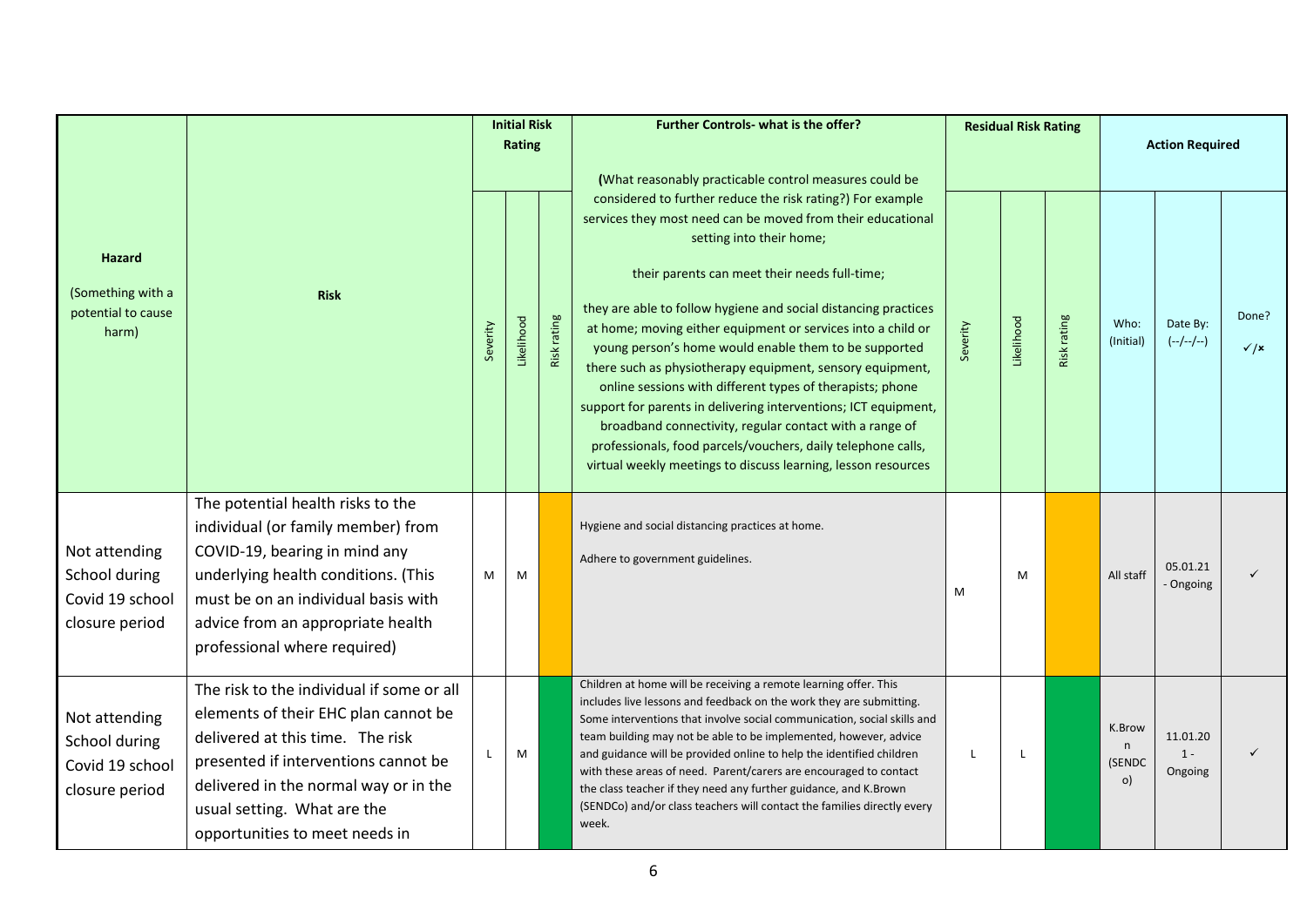|                                                                     | different ways temporarily? e.g. in the<br>home or online.                                                                                                                                                          |   |   | Additional pastoral support will be offered to families if they would<br>like to access it.                                                                                                                                                                                                                                                                                                                                                                                                                                                                                                                                                                                                                                                                                                                                                                                                                                                                                                                                                                                  |   |   |                        |                |  |
|---------------------------------------------------------------------|---------------------------------------------------------------------------------------------------------------------------------------------------------------------------------------------------------------------|---|---|------------------------------------------------------------------------------------------------------------------------------------------------------------------------------------------------------------------------------------------------------------------------------------------------------------------------------------------------------------------------------------------------------------------------------------------------------------------------------------------------------------------------------------------------------------------------------------------------------------------------------------------------------------------------------------------------------------------------------------------------------------------------------------------------------------------------------------------------------------------------------------------------------------------------------------------------------------------------------------------------------------------------------------------------------------------------------|---|---|------------------------|----------------|--|
| Not attending<br>School during<br>Covid 19 school<br>closure period | The ability of the individual's<br>parents/carers/ home to ensure their<br>health and care needs can be met<br>safely weekly or for multiple weeks<br>(bearing in mind the family's access to<br>possible respite.) | M | M | Children have access to live lessons and can interact with their year<br>group remote learning team. Questions and queries can be answered<br>and resolved promptly. All vulnerable children have been contacted<br>and asked if they would like they child to attend School. If families are<br>unable to access the learning as they have not got a suitable device,<br>laptops have been offered to those families. A register is taken for<br>every live lesson, and families contacted if they were unable to attend.<br>Families receive at least one phone call a week from the SENDCo and<br>or remote learning team. They will have the opportunity to discuss<br>any concerns, and a general check in. Advice and support is provided,<br>and families are reassured that if an issue does arise for them to<br>contact School at the earliest convenience. For children with social<br>care involvement, contact with the social worker assigned to the<br>family will be made. Children with care plans have an assigned nurse<br>to answer any medical queries. | M | M | K.Brow<br>$\mathsf{n}$ | 11.01.20<br>21 |  |
| Not attending<br>School during<br>Covid 19 school<br>closure period | The potential impact to the<br>individual's mental health and<br>wellbeing as a result of changes to<br>routine or the way in which provision<br>is delivered.                                                      | M | M | Open dialogue between home and school is actively encouraged.<br>Parents/carers have been provided with a clear visual routine for the<br>day if they are using the remote learning platform. Check-ins with<br>teachers with the parents and the children. Lessons are recorded so<br>children can access the remote learning at their own pace and when<br>they feel ready to. Resources, activities and hiplines signposted on the<br>school website. SENDCo to contact families who have accessed<br>mental health support previously, and if the parents/carers have<br>expressed a concern. This is to give further advice or suggestions to<br>help the family during this unpredictable time. ELSA practitioner on<br>hand to give practical advice.                                                                                                                                                                                                                                                                                                                 | M | M | All staff              | 05.01.20<br>21 |  |
| Not attending<br>School during<br>Covid 19 school<br>closure period | Where the child/family is known to<br>social care, the potential impact on the<br>child's safety and wellbeing if they are<br>to remain in their household without<br>any access to a school setting.               | M | M | Daily live lessons and remote learning suite online. These lessons are<br>recorded so they are available at any time once the live lessons has<br>stopped. Families offered the loan of a laptop. If children are not<br>accessing the online learning, the teacher will contact the family to<br>see how School can further support the family and child. Work can be<br>printed if the family are unable to access the internet. Family to be<br>contacted at least once a week by class teacher, and once a week by<br>SENDCo.                                                                                                                                                                                                                                                                                                                                                                                                                                                                                                                                            | M | M | <b>SENDC</b><br>o/DSLs | 07.01.20<br>21 |  |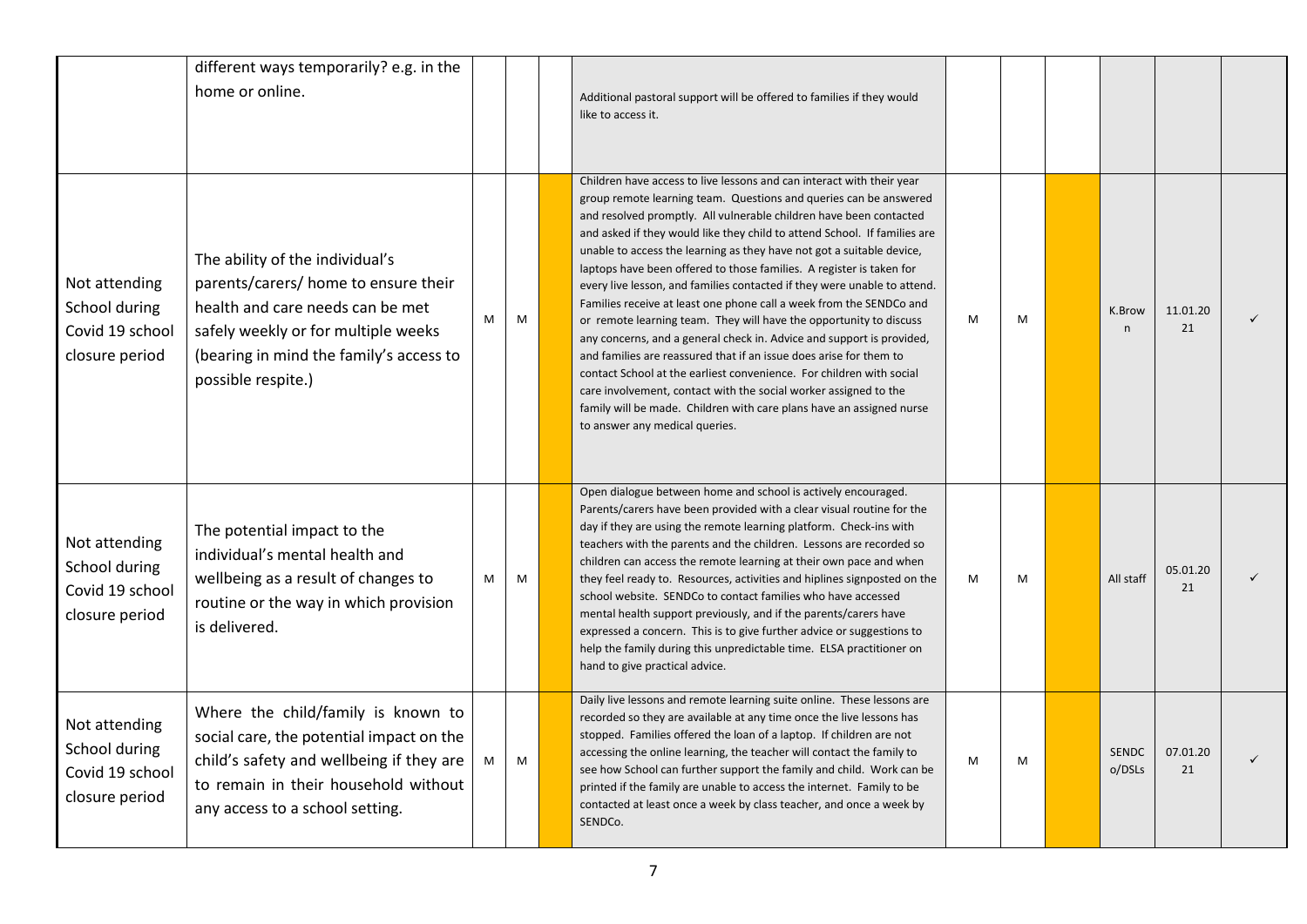| Not attending<br>School during<br>Covid 19 school<br>closure period | Non-engagement with remote<br>learning and the capacity of<br>parents/cares at home to support with<br>education. No equipment for ICT<br>available or internet connectivity.                                              | M | M | Actively encourage child/ren to attend the educational setting.<br>Provide printed out work to complete. Weekly phone calls by class<br>teacher and SENDCo. | M | M | <b>SENDC</b><br>o/DSLs   | 07.01.20<br>21 |  |
|---------------------------------------------------------------------|----------------------------------------------------------------------------------------------------------------------------------------------------------------------------------------------------------------------------|---|---|-------------------------------------------------------------------------------------------------------------------------------------------------------------|---|---|--------------------------|----------------|--|
| Not attending<br>School during<br>Covid 19 school<br>closure period | General non-engagement and lack of<br>communication with family - including<br>safeguarding checks. Unable to make<br>visual/spoken contact with pupil and<br>unable to verify safe and well (Child<br>missing education.) | M | M |                                                                                                                                                             | M | M | <b>SENDC</b><br>$\Omega$ | 05.01.20<br>21 |  |
| <b>Decision</b>                                                     |                                                                                                                                                                                                                            |   |   |                                                                                                                                                             |   |   |                          |                |  |

| During this activity, what could go wrong, resulting in an emergency<br>situation? | Home - family member/child falls ill or injures themselves.                             |
|------------------------------------------------------------------------------------|-----------------------------------------------------------------------------------------|
| How could this emergency situation be prevented / controlled?                      | Access to a telephone to call the emergency services if appropriate, or to call the GP. |
| Who should respond to a potential emergency situation and how?                     | Parents/carers                                                                          |
| Have safeguarding concerns arisen through the completion of this                   |                                                                                         |
| document? If so, please contact any allocated social worker or make a              |                                                                                         |
| referral to first response.                                                        |                                                                                         |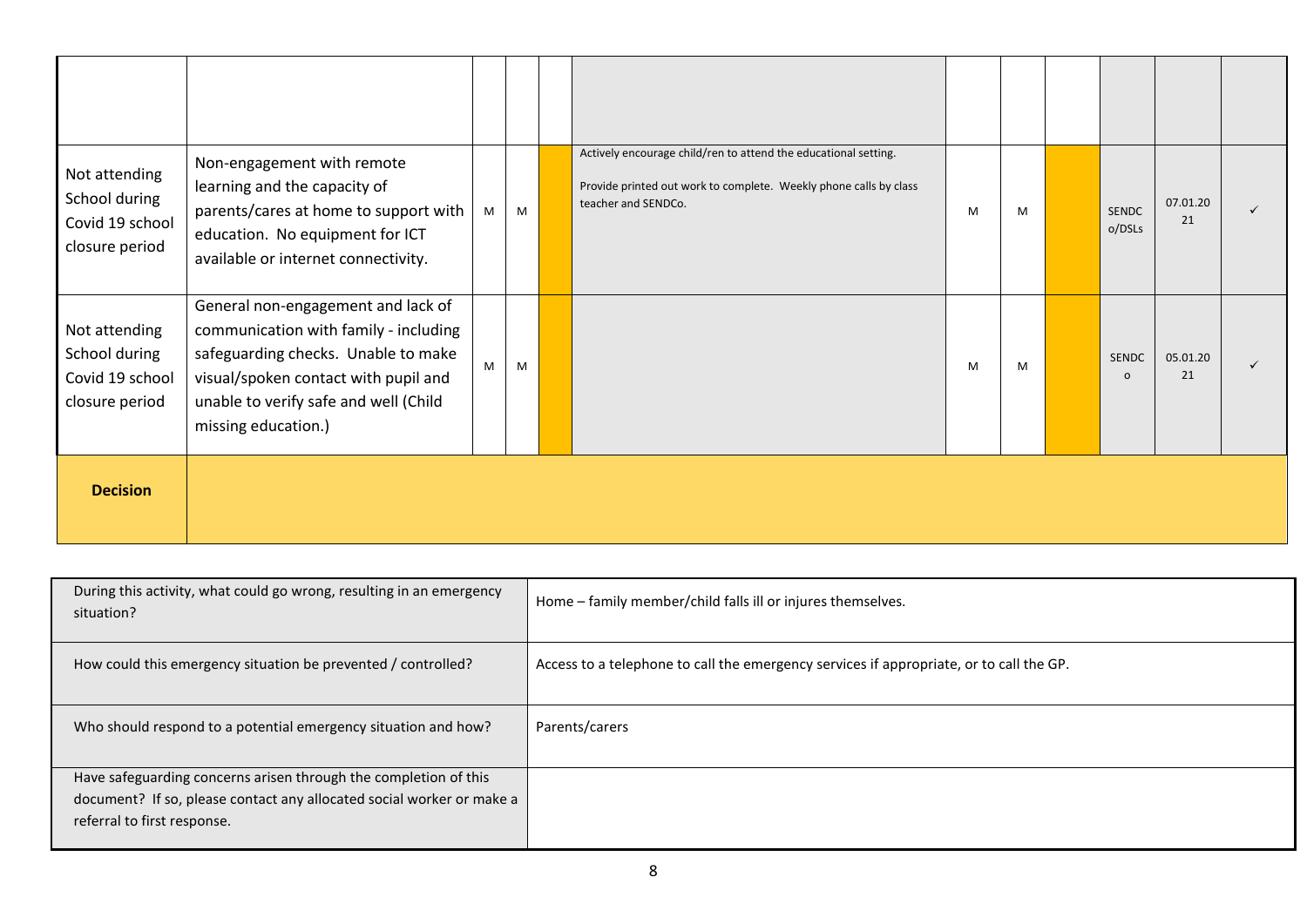| If the pupil has an EHCP and you are concerned that needs may not be<br>met after completing this document, please contact the SENO.                         |  |
|--------------------------------------------------------------------------------------------------------------------------------------------------------------|--|
| If the pupil receives aerosol generated procedures the RA should be<br>completed in consultation with a health professional.                                 |  |
| If a child is classified as missing education, please contact<br>inclusionpupilservice@leics.gov.uk and refer to the LCC missing in<br>education check list. |  |

|                           | K.Brown                                    |                                       |            |                             |  |
|---------------------------|--------------------------------------------|---------------------------------------|------------|-----------------------------|--|
| Risk Assessor(s) Name(s): |                                            | <b>Shared with Parent (s) Name(s)</b> |            |                             |  |
|                           |                                            |                                       |            |                             |  |
| <b>Authorised By:</b>     |                                            | <b>Authoriser Signature:</b>          |            |                             |  |
| <b>Date Conducted:</b>    | 11.01.2021 To be reviewed in February 2021 | <b>Date Review Required:</b>          | 11.01.2021 | Date of Last Review:        |  |
|                           |                                            | <b>Date Review Required:</b>          |            | <b>Date of Last Review:</b> |  |
|                           |                                            | <b>Date Review Required:</b>          |            | Date of Last Review:        |  |